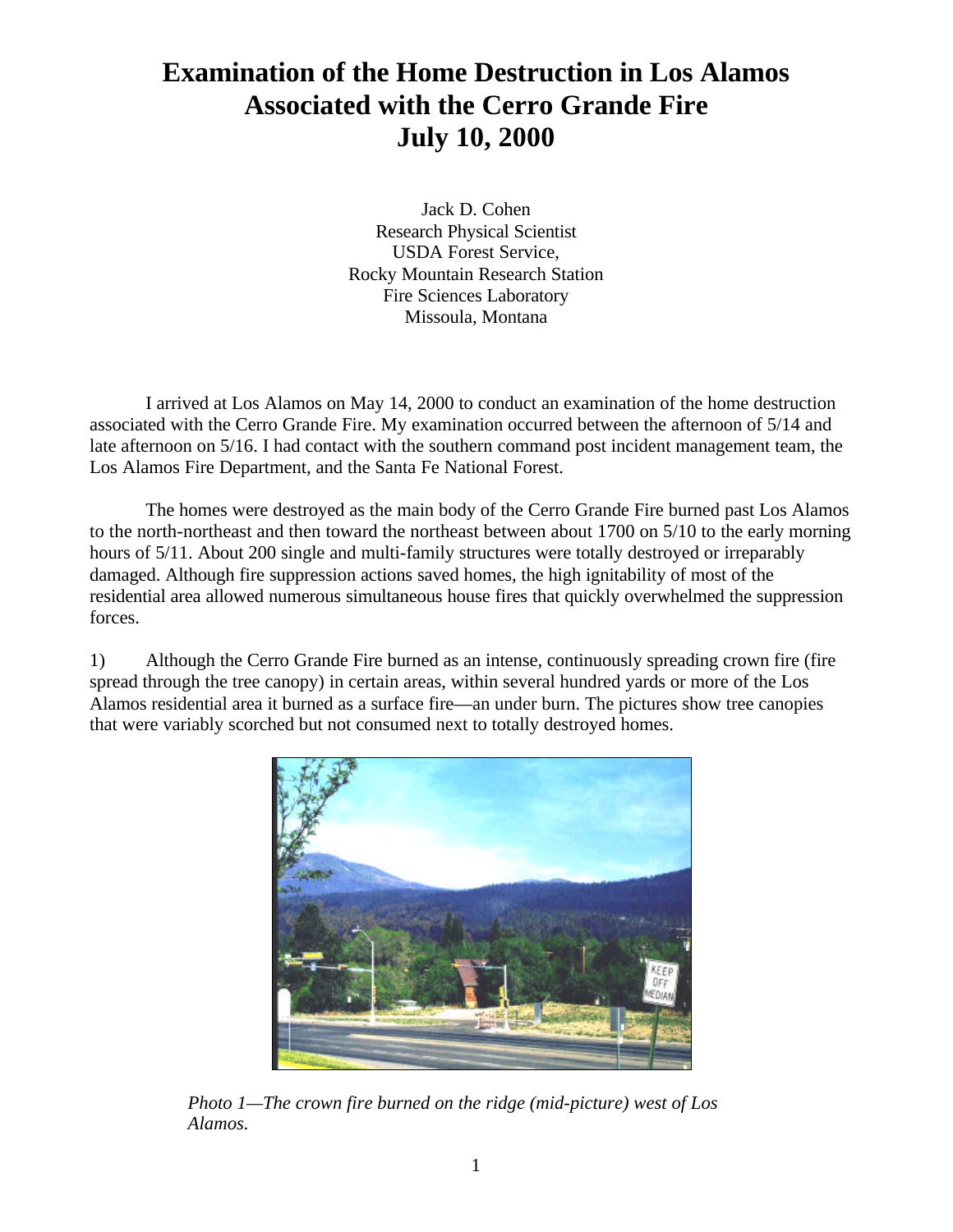

*Photo 2—The fire burned only in surface fuels as it came from the wild land in the background toward the residential area. The wild land fire commonly burned through continuous fuels to encounter and burn through heavier residential fuels such as woodpiles (bottom right), flammable shrubs, heavy pine needle beds, and homes.*



*Photo 3—Within the residential area, separated by several streets from the wild land, the fire generally burned as an under-burn with scorched but unconsumed tree canopies. The surface under the trees in the foreground did not burn, but the house to the left was totally destroyed.*

2) Commonly homes were totally destroyed with the tree canopies leading up to and adjacent to the structures remaining unconsumed. The canopy consumption that occurred adjacent to and downwind from homes occurred from burning homes. With the exception of two local and limited areas where crown fire occurred adjacent to the residential area, a surface fire spread into Los Alamos. The unconsumed vegetation surrounding destroyed homes indicates that these homes were exposed to a low intensity surface fire, not a high intensity crown fire. Many of the homes destroyed, particularly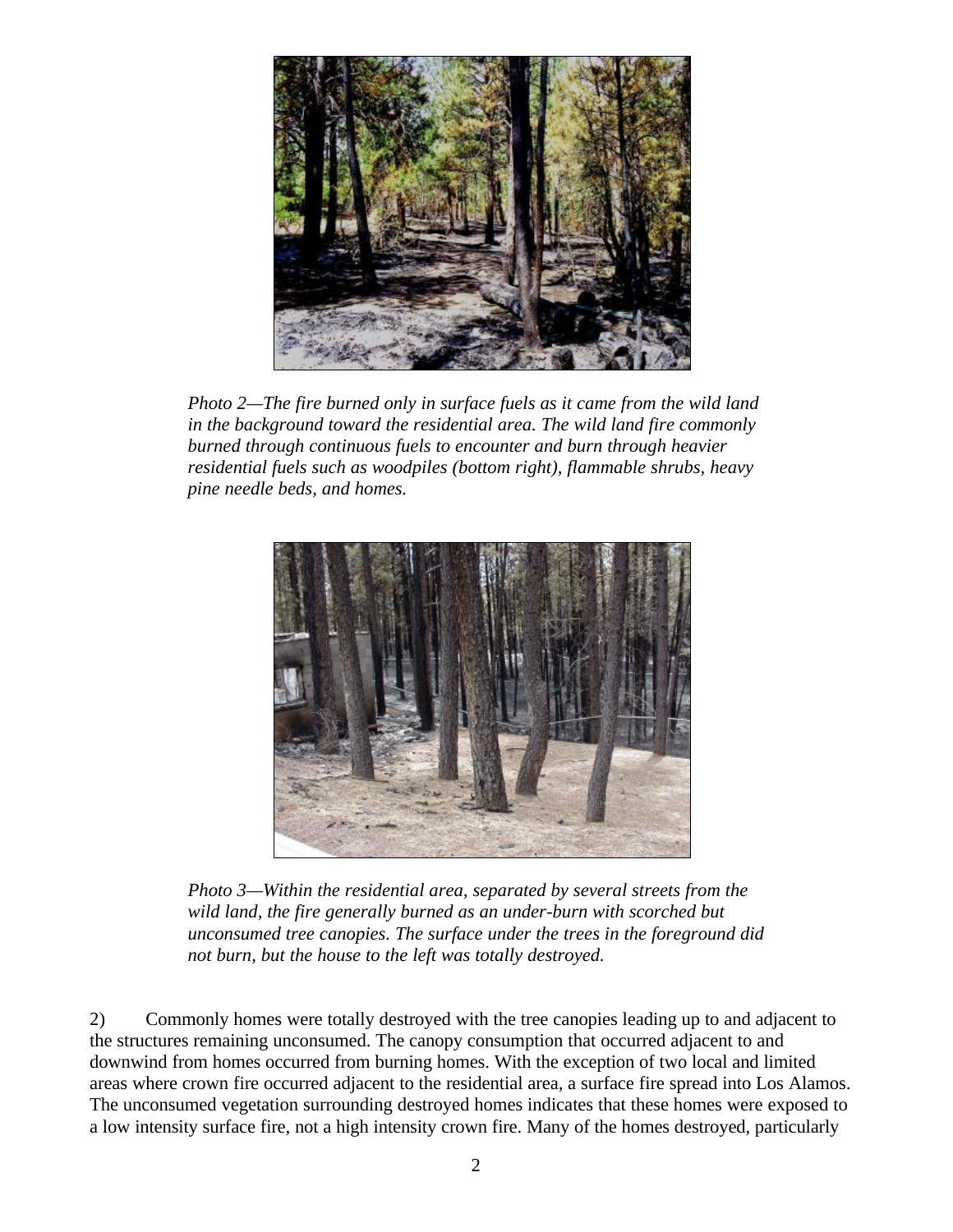the 4-plexes on the northwest side (*Photo 6*), occurred from structure-to-structure spread (communication with Steve Coburn, LAFD). In general, the intense wildfire burned past the residential area to the west and north of Los Alamos. Scattered islands of destroyed homes at the community margin suggest low firebrand exposures and low spotting potential during the late night and morning hours during which much of the residential area burned.



*Photo 4—The unconsumed, moderately scorched tree canopy along with the remaining wood rail fence indicate that this home was exposed to a low intensity surface fire. The high intensity wildfire burned on the hills in the background.*



*Photo 5—This totally destroyed home was within the residential area. A road separated it from other burning vegetation and homes. The unconsumed vegetation with little scorch indicates that the fire intensity surrounding the home was low. This suggests that firebrands (burning embers from other fires) ignited the home directly and/or in adjacent flammable materials that spread to the home.*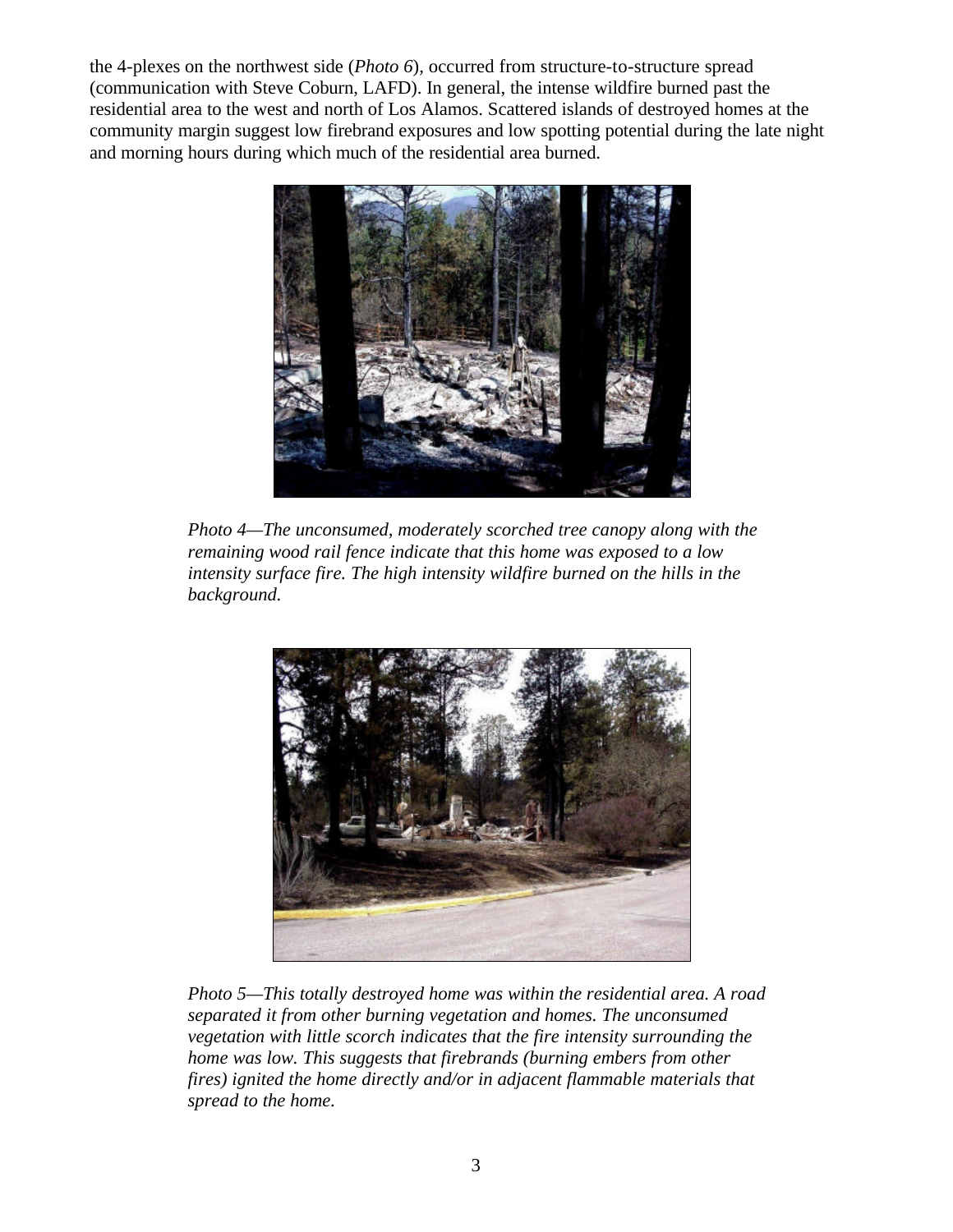

*Photo 6—Significant structure-to-structure fire spread occurred from flames and firebrands in an area of multifamily residences. The unconsumed vegetation surrounding the corridor of destruction indicates that the high fire intensities were due to the burning structures.*

3) My examination suggests that the abundance and ubiquity of pine needles, dead leaves, cured vegetation, flammable shrubs, wood piles, etc. adjacent to, touching and or covering the homes principally contributed to the residential losses. Discussion with the Los Alamos FD indicated that few wood roofs existed and thus were not a significant factor. In many areas of home destruction a continuous ponderosa pine (*Pinus ponderosa*) canopy existed within the residential area. This produced a continuous pine needle fuel bed to the homes as well as pine needles deposited on the homes (roofs and gutters). An examination of surviving homes in areas of home destruction indicated that a low intensity surface fire in pine needles could burn to a home and ignite its wood siding. In several cases, a scratch line that removed pine needles from the base of a wood wall kept the house from igniting. Firebrand ignitions likely started fires in these pine needle fuels in areas within the community that were separated by streets.



*Photo 7—The tree canopy, shrubs, pine needle bed, and woodpile adjacent to and touching this Los Alamos home represents a common situation.*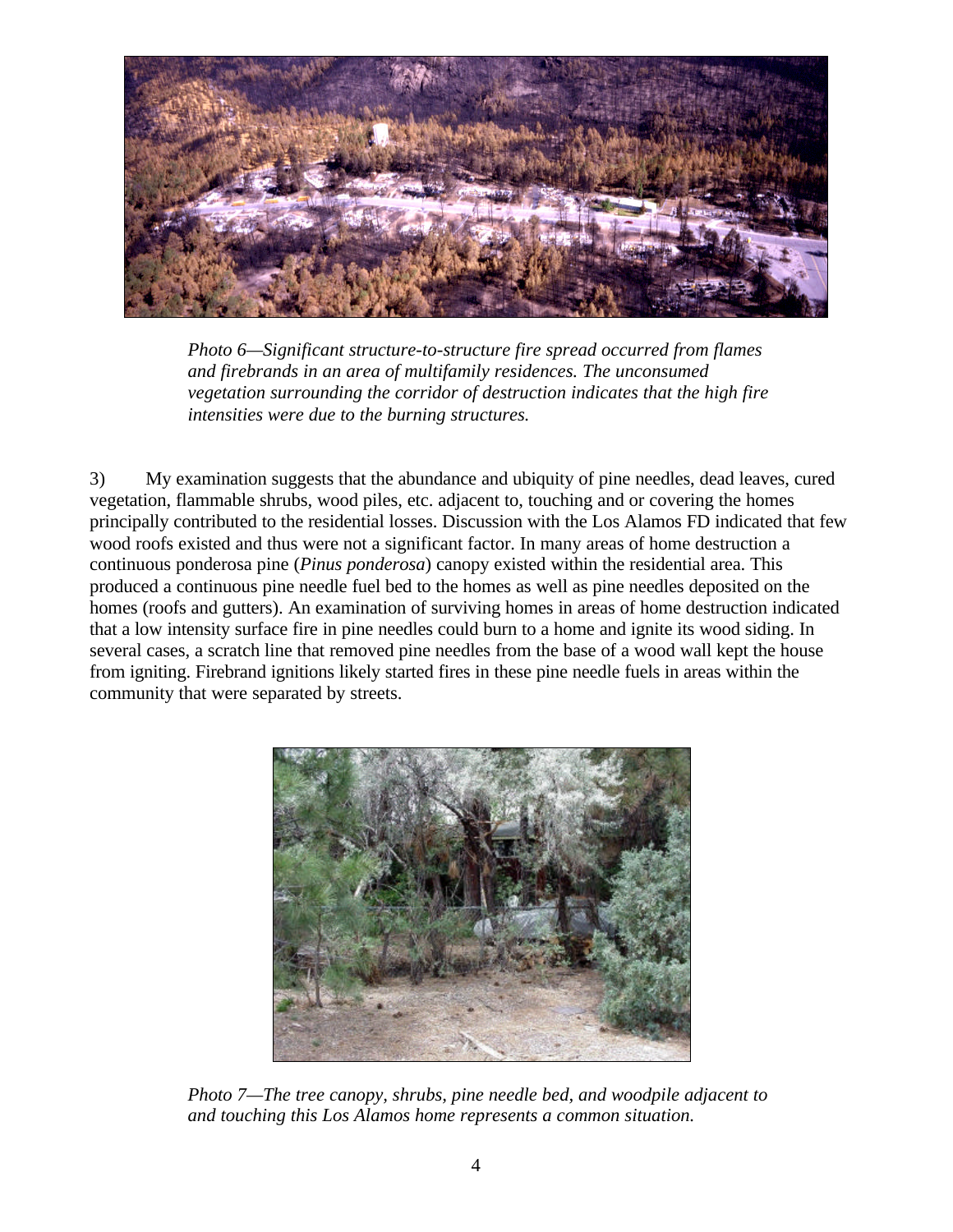

*Photo 8—The surrounding ponderosa pine canopy deposited pine needles on this roof. The roof surface fire burned the needles without igniting the roof. The roof covering types were "built-up" gravel and composition shingle. The house did not have gutters to accumulate needles, potentially ignite and thereby ignite the eave edge. Although the neighboring home was totally destroyed (in the background) the tree canopies did not burn. The roof pine needle fire likely ignited from firebrands generated by the burning home next door.* 

4) That portion of the Cerro Grande Fire that burned into the community generally spread as a relatively low intensity surface fire, not as a high intensity crown fire. Homes ignited and burned from wildfire flames and firebrands that did not burn tree canopies and other vegetation in the same area.



*Photo 9— This is the Pueblo Canyon area looking southwest toward Ridgeway Road (within the yellow rectangle) with North Road visible towards the bottom of the photo. The Cerro Grande Fire burned as a crown fire on the slope in the background but as a surface fire in the foreground. Close inspection reveals torched trees within the yellow rectangle.*